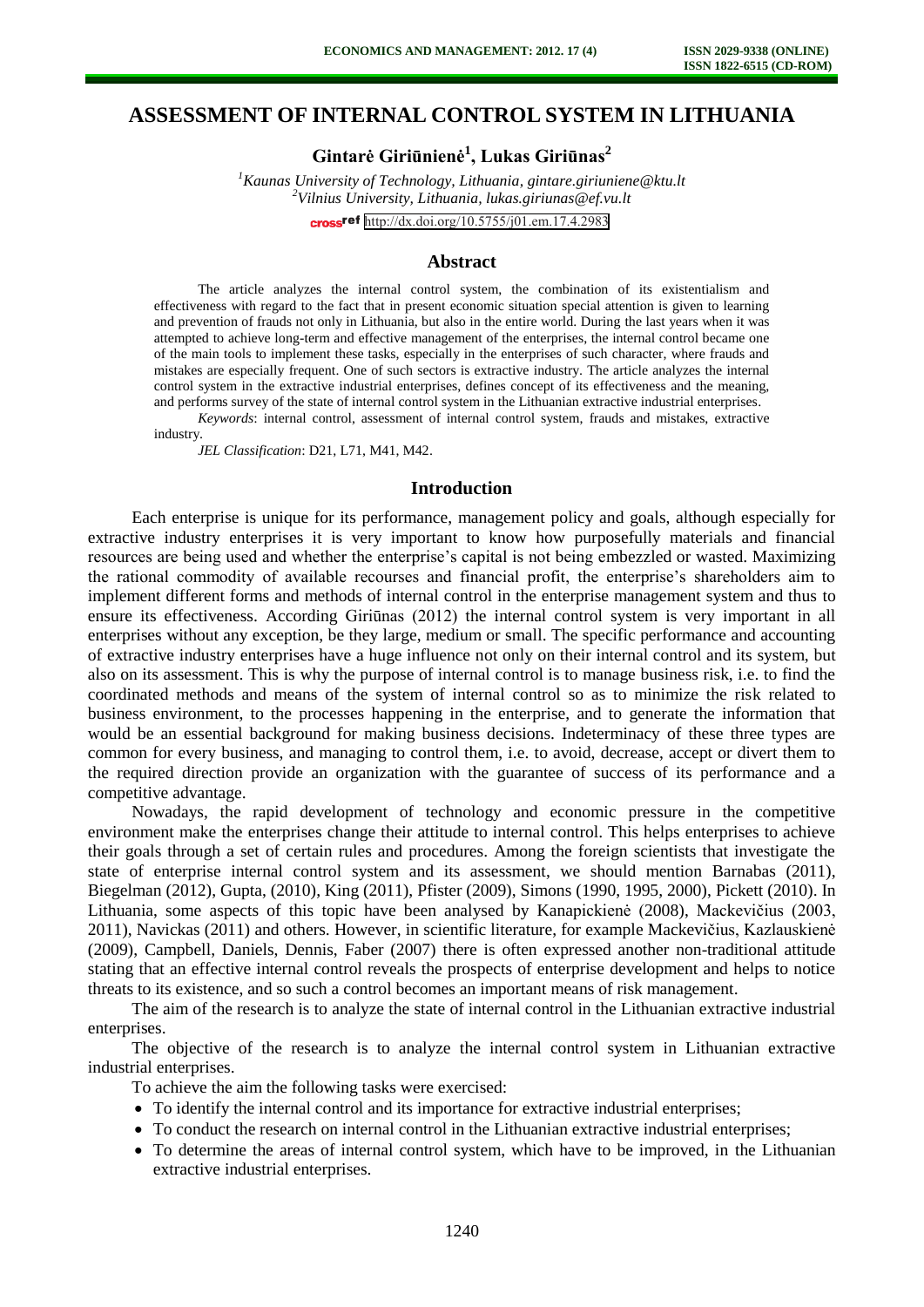The analysis of the scientific works, economical literature, and analytical works was carried out and the practice with regard to internal control, concept of its effectiveness and assessment was studied. Methodology to evaluate the internal control system was analysed combining together monographic, logical, statistical analysis methods and comparative approach.

#### **Scientific research description and results**

A preliminary analysis has shown that in Lithuanian enterprises that operate in the extractive industry sector there are not enough formalized procedures of internal control; the official distribution of responsibility is informal and ineffective, resulting in a weak internal control and consequently in mistakes in financial reports and frauds. These facts reflect the inefficiency of internal control. To identify and fight the reasons for intentional or unintentional mistakes and frauds, which usually emerge because of an insufficient level of internal control, becomes an essential necessity. According to Selim, McNamee (1998), Ittonen (2010), in case of big demand for raw materials in the market, the bigger part of money is attributed to extraction of resources and often this causes damages to internal control system, because due to negligent or bad attitude of the managers, the level of frauds, deceits and corruption gets very high (see Fig. 1).



**Figure 1.** Frequency of frauds and mistakes in extractive industry companies in USA

According to the done scientific researches, similar problems in the extractive industrial sector are present not only in other countries, but also in Lithuania, which in presence of favorable conditions for development of mistakes and frauds in the sector of extractive industry exactly in the area of resources, allow assessing the management of extraction of natural resources and its effectiveness using the internal control functions in the enterprise. According to the conducted research on the assessment of internal control system present in the companies of extractive industry, a relatively high number of deliberate and unintentional mistakes and frauds exists. Such results are determined by specific character of activity of the Lithuanian companies of mining industry and specific accounting system of the company.

It must be mentioned that the problem of uncertain practical assessment of internal control effectiveness is also complemented by the very specific accounting system which prevails in extracting industry enterprises. According to Vona (2011) the specificity is mainly influenced by the sphere of reserves, because they are not just produced or purchased like in production or sales enterprises; they are extracted by natural mining, and in their evaluation theory there are more than twenty different mathematical ways of calculation; by the way, a three-percent bias is allowed, which normally comprises quite a marked sum. It is in reserves accounting that an extractive industry enterprise can vary not only the extracted amounts, but also account for certain natural conditions; for example, wet digging obtained during the rainy weather would be heavier than the one extracted in a dry period. Thus, the accounting particularity in this sphere of industry determines the necessity of a model of assessing the effectiveness of internal control to prevent the conditions for the enterprise's employees or authorities to make intentional mistakes or frauds; besides, such identifications in accounting are practically impossible.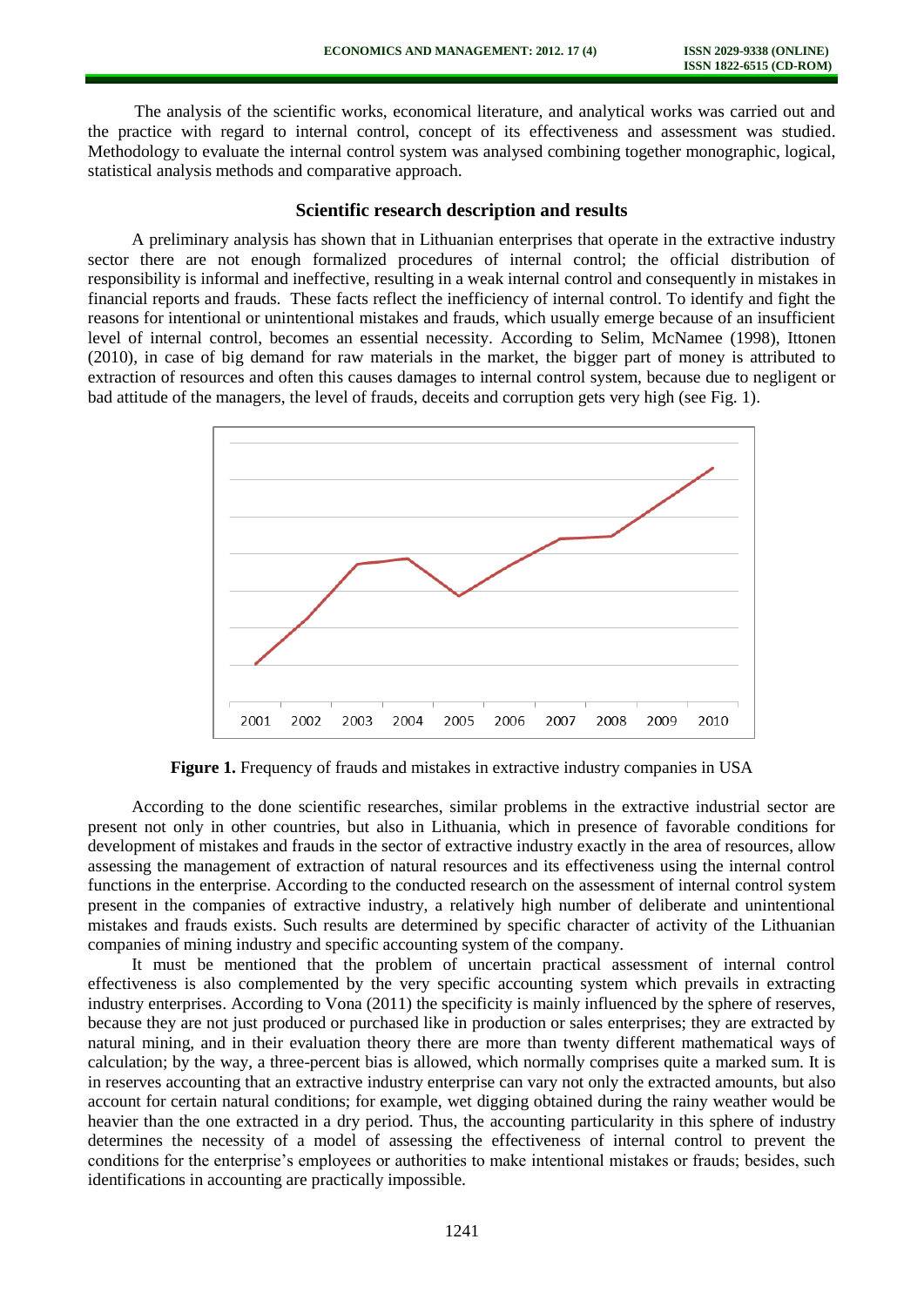The done research allows stating that the mistakes are encountered in all the Lithuanian companies of mining industry without any exception, but their assessment is very different and depends on the fact whether they cause any financial losses, because majority of mistakes may be insignificant and they can be quickly found and corrected. However, according to the results received during the research it is possible to state that the Lithuanian companies of mining industry have ineffective internal control system, which affects the existence of mistakes and frauds. To find out the problems that occur in the internal control system of an enterprise and that cannot be easily audited, an essential condition becomes to evaluate the connections of assessment criteria, relations among mistakes and frauds, and the weak points that create conditions for mistakes and frauds. For this purpose, a questionnaire survey of internal control and its present state assessment was carried out in Lithuanian enterprises of extractive industry. The results of the survey have shown that the assessment of the internal control system may be performed more objectively and enables to compile its model with regard not only to the particular spheres of enterprise performance, but also to the weak points cousing mistakes and frauds. The analysis of fraud should be done presuming that the companies will not reveal for sure that they execute and initiate frauds, that 71,23 per cent, i.e. 52 from 73 companies of mining industry acknowledge that the frauds happen. Thus it is possible to state that such results and their size are essentially unexpected. However the frauds in these companies are initiated by the company's employees and not by the management, and of course their existence may become known just from the special services. Besides, according to the respondents, the most frequent frauds are difficult to prove even on the company's level, because they are executed not by one employee, but by their entire chain.

The results of the research when it is attempted to determine the conditions favourable to appearance and development of frauds and mistakes allow stating that they may be divided into peculiarity of the accounting of mining companies, improvement of qualification of accounting employees, change of staff, peculiarity and technology of the company's activity. When the respondents were asked to answer, what determines such range of deliberate and unintentional mistakes and frauds, they stated that the main reason could be considered the accounting peculiarity of the mining company, as it is possible that the internal control will not find mistakes and frauds on the basis of information provided by the accounting system alone (see Fig. 2).



Figure 2. Group of conditions, which result in presence of mistakes and frauds

All the presented conditions allow stating that the most frequent mistakes are caused by the accounting peculiarity of the company, which is determined by complex accounting policy of resources and quite difficult tax basis that is different from the tax basis of other manufacturing or commercial companies. In such a case the main difference is exactly the sale-purchase accounting because the purchases of resources do not exist in the mining companies, as the sales have to be coordinated with the norms provided in the extractive permits of natural resources. Usually the mistakes are determined by the particularity of enterprise's accounting, which is caused by difficult accounting policy of the resources and quite difficult tax base that differs from other manufacturing or commercial enterprises. In such a case Ажгирей, Брешенков, Прокофьев, Русинов (1954) suggest to consider the accounting of sales-purchases to be the main difference,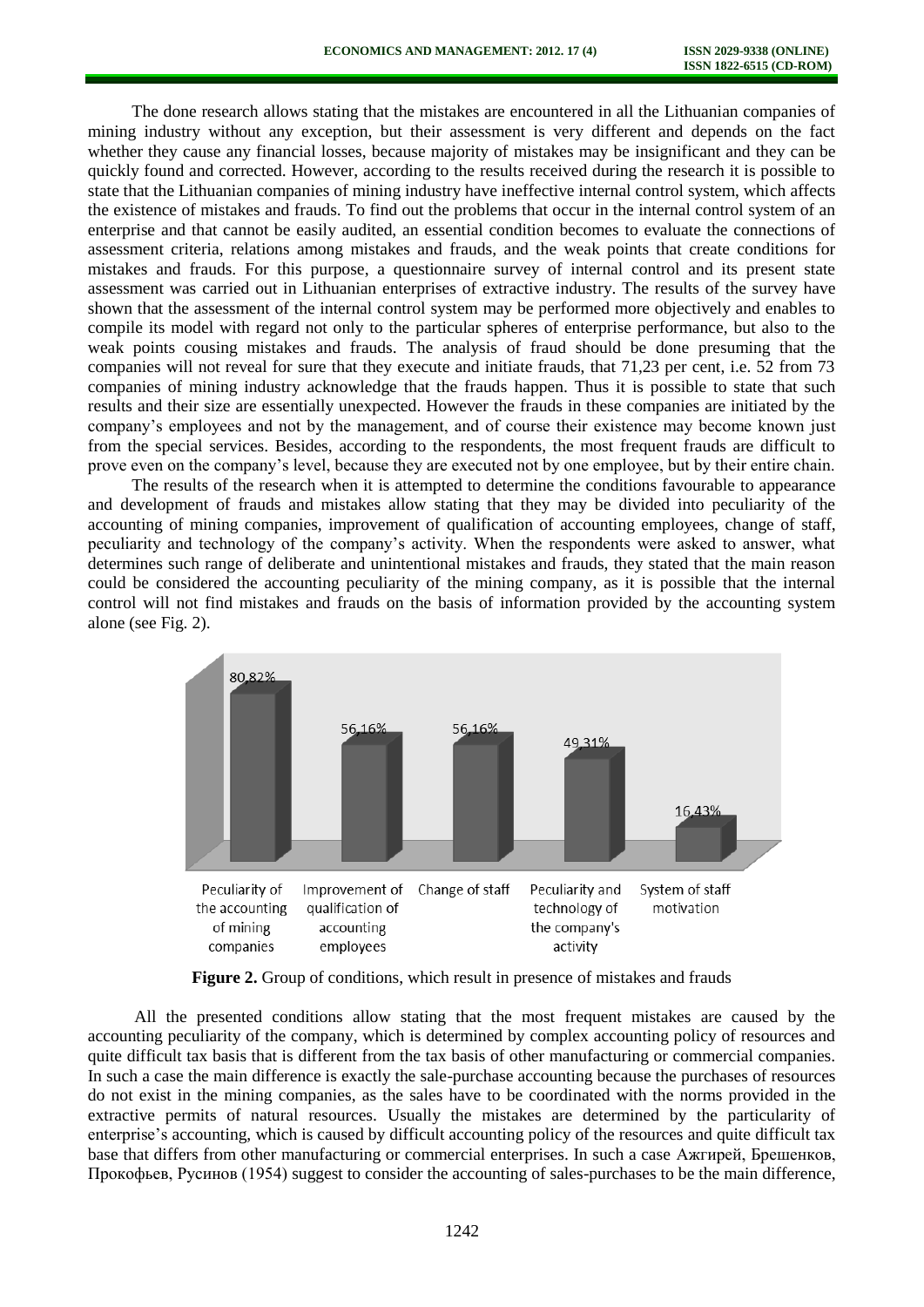because purchases of resources are not present in the extractive industrial enterprises, especially as the sales have to be adjusted to the norms determined in the extraction permits of natural resources. Thus the sale process is the main area, where the internal control has to be especially profound because different to the sale process, the frauds and mistakes may be equally controlled by the enterprise's management and employees. Besides, the person executing internal control has to be familiarized with the particularity of activity and technologies of the Lithuania extractive industrial enterprises, and to have big work experience in this area. Looking from the side of purchase process, it has to be mentioned that their mistakes and frauds are usually initiated by the enterprise or its management, and not by the employees, thus the effectiveness of internal control is determined by external factors due to the organizational structure of the enterprise and certain relations of subordination, thus the work experience of the employees or familiarization level with the activity's particularity remain insignificant. Thus the demand for qualified personnel of accounting sector, who are familiar with the management of accounting of companies of similar character, thus following the research results, the employers are always searching for the personnel of the highest and not high qualification. This first of all induces change of accounting staff, but it also has to be mentioned that frequent change of staff creates favourable conditions for development not only of mistakes, but also of frauds. According to Dechow, Ge, Schrand (2010), the majority of frauds appear not only because of poor effectiveness of internal control, but poorly motivated personnel of the company are the weak link of any organization. The same result is also presented by the performed research, on the basis of which it is possible to state that the especially flexible motivation system of employees should be implanted in the company of mining industry that also affects the changes in frequency of change of personnel.

The accounting particularity of the Lithuanian extractive industrial enterprises determines that the mistakes committed by the employees initiated by fraud are almost equal to frauds initiated by company or its management. Thus as the staff of the Lithuanian extractive industrial enterprises may initiate the frauds successfully, the persons executing internal control need big work experience in the enterprises of such kind, also they have to be well familiar and know the accounting particularity of such enterprises in relatively high interpretative level. The effective internal control system present in the extractive industrial enterprise may become unsuitable or even ineffective when the circumstances change, thus the assessment of its effectiveness is one of the tools to improve the accounting policy, to protect the company's assets, and to secure the correct accounting and effective activity. According to the research results of extractive industrial enterprises, they have ineffective internal control system because the deliberate or unintentional mistakes are encountered in all the analyzed enterprises without any exception; the majority of analyzed enterprises encounter frauds initiated by the employees; the present frauds and mistakes allow making the presumption that at least one or more weaknesses exist, which create conditions for development of frauds and mistakes.

#### **Conclusions**

- $\triangleright$  The results of the questionnaire survey have shown that the internal control system existing in enterprises operating in extractive industry is not effective enough; particular attention must be paid to certain spheres of performance while compiling the model of assessing the internal control system effectiveness. Also, if there are no intentional or unintentional mistakes or frauds mainstreaming in the enterprise, it is possible to state that its internal control system is effective.
- $\triangleright$  An effective internal control system enables to decrease the danger that the goals of an enterprise will be missed. However, there is still some risk that internal control will be poorly organized or will not operate as expected. Since the quality of internal control depends also on the human factor, there might appear some drawbacks in its arrangement, assessment and interpretation, misunderstandings, distractions, tiredness, negligence, secret deals, misuse, and disregard.
- $\triangleright$  According to the research results of extractive industrial enterprises, they have ineffective internal control system because the deliberate or unintentional mistakes are encountered in all the analyzed enterprises without any exception; the majority of analyzed enterprises encounter frauds initiated by the employees; the present frauds and mistakes allow making the presumption that at least one or more weaknesses exist, which create conditions for development of frauds and mistakes.